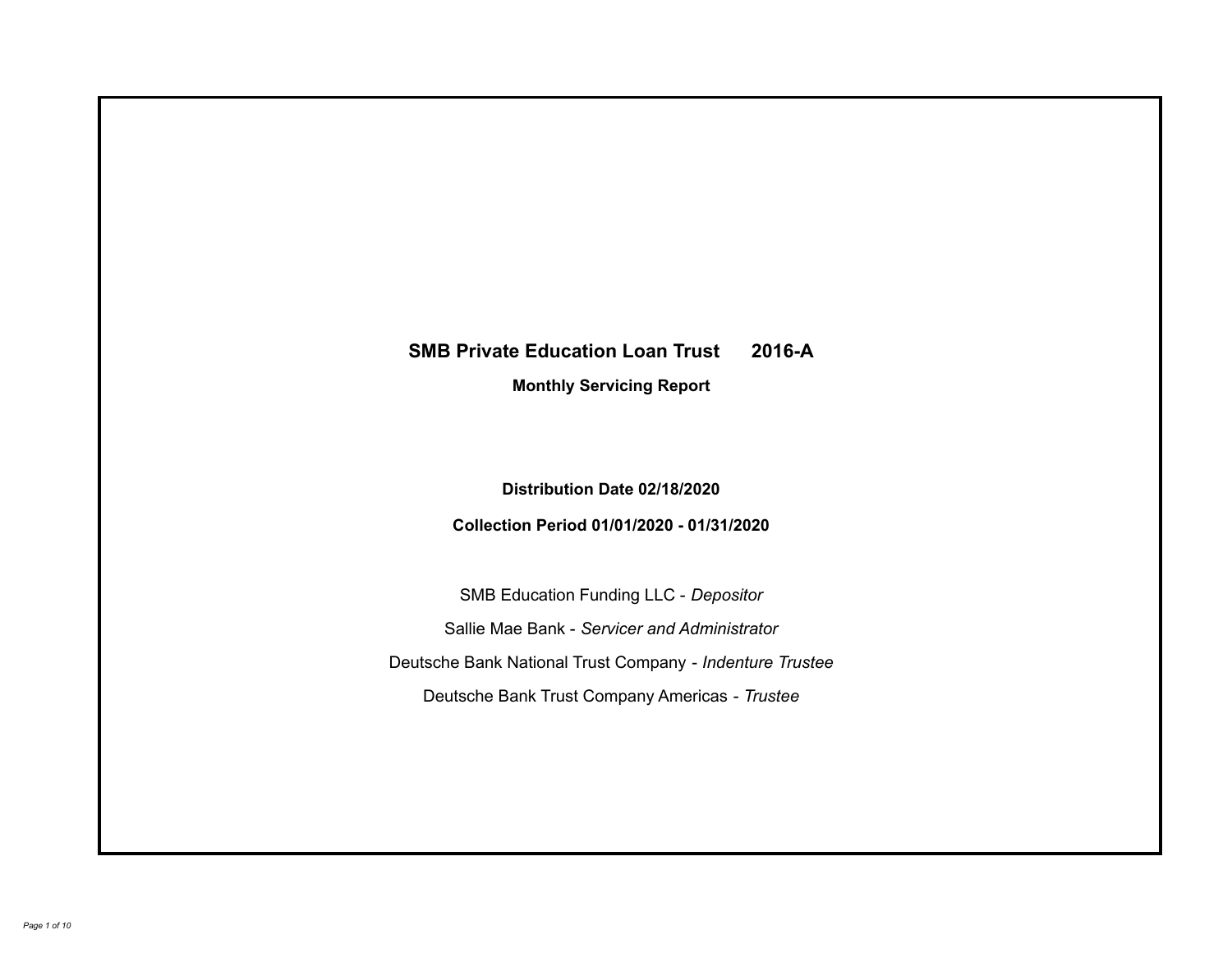| Α           | <b>Student Loan Portfolio Characteristics</b>                  | <b>Settlement Date</b><br>05/26/2016 | 12/31/2019           | 01/31/2020           |
|-------------|----------------------------------------------------------------|--------------------------------------|----------------------|----------------------|
|             | <b>Principal Balance</b>                                       | \$585,861,635.84                     | \$352,317,042.65     | \$344,087,768.51     |
|             | Interest to be Capitalized Balance                             | 32,367,510.93                        | 15,391,215.79        | 15,373,015.44        |
|             | Pool Balance                                                   | \$618,229,146.77                     | \$367,708,258.44     | \$359,460,783.95     |
|             | Weighted Average Coupon (WAC)                                  |                                      |                      |                      |
|             | WAC1 (Contractual Interest Rate on the Loan)                   | 8.26%                                | 9.02%                | 8.92%                |
|             | WAC2 (Average of Applicable Interest Rate)                     | 8.23%                                | 8.94%                | 8.84%                |
|             | WAC3 (Average of Actual Interest Rate)                         | 8.16%                                | 8.86%                | 8.76%                |
|             | Weighted Average Remaining Term                                | 134.18                               | 125.56               | 125.57               |
|             | Number of Loans                                                | 53,959                               | 32,864               | 32,260               |
|             | Number of Borrowers                                            | 52,283                               | 31,691               | 31,109               |
|             | Pool Factor<br>Since Issued Total Constant Prepayment Rate (1) |                                      | 0.594776646<br>9.75% | 0.581436165<br>9.88% |
|             |                                                                |                                      |                      |                      |
| B           | <b>Debt Securities</b><br><b>Cusip/Isin</b>                    | 01/15/2020                           |                      | 02/18/2020           |
|             | A <sub>2</sub> A<br>78449FAB7                                  | \$128,443,977.95                     |                      | \$124,868,510.31     |
|             | A2B<br>78449FAC5                                               | \$78,951,802.96                      |                      | \$76,754,038.45      |
|             | 78449FAD3<br>В                                                 | \$50,000,000.00                      |                      | \$50,000,000.00      |
|             |                                                                |                                      |                      |                      |
| $\mathsf C$ | <b>Certificates</b><br><b>Cusip/Isin</b>                       | 01/15/2020                           |                      | 02/18/2020           |
|             | 78449F101<br>Residual                                          | \$100,000.00                         |                      | \$100,000.00         |
|             |                                                                |                                      |                      |                      |
| D           | <b>Account Balances</b>                                        | 01/15/2020                           |                      | 02/18/2020           |
|             | Reserve Account Balance                                        | \$1,557,854.00                       |                      | \$1,557,854.00       |
|             |                                                                |                                      |                      |                      |
| E           | <b>Asset / Liability</b>                                       | 01/15/2020                           |                      | 02/18/2020           |
|             | Overcollateralization Percentage                               | 30.00%                               |                      | 30.00%               |
|             | Specified Overcollateralization Amount                         | \$110,312,477.53                     |                      | \$107,838,235.19     |
|             | Actual Overcollateralization Amount                            | \$110,312,477.53                     |                      | \$107,838,235.19     |

(1) For additional information, see 'Since Issued CPR Methodology' found on page 11 of this report.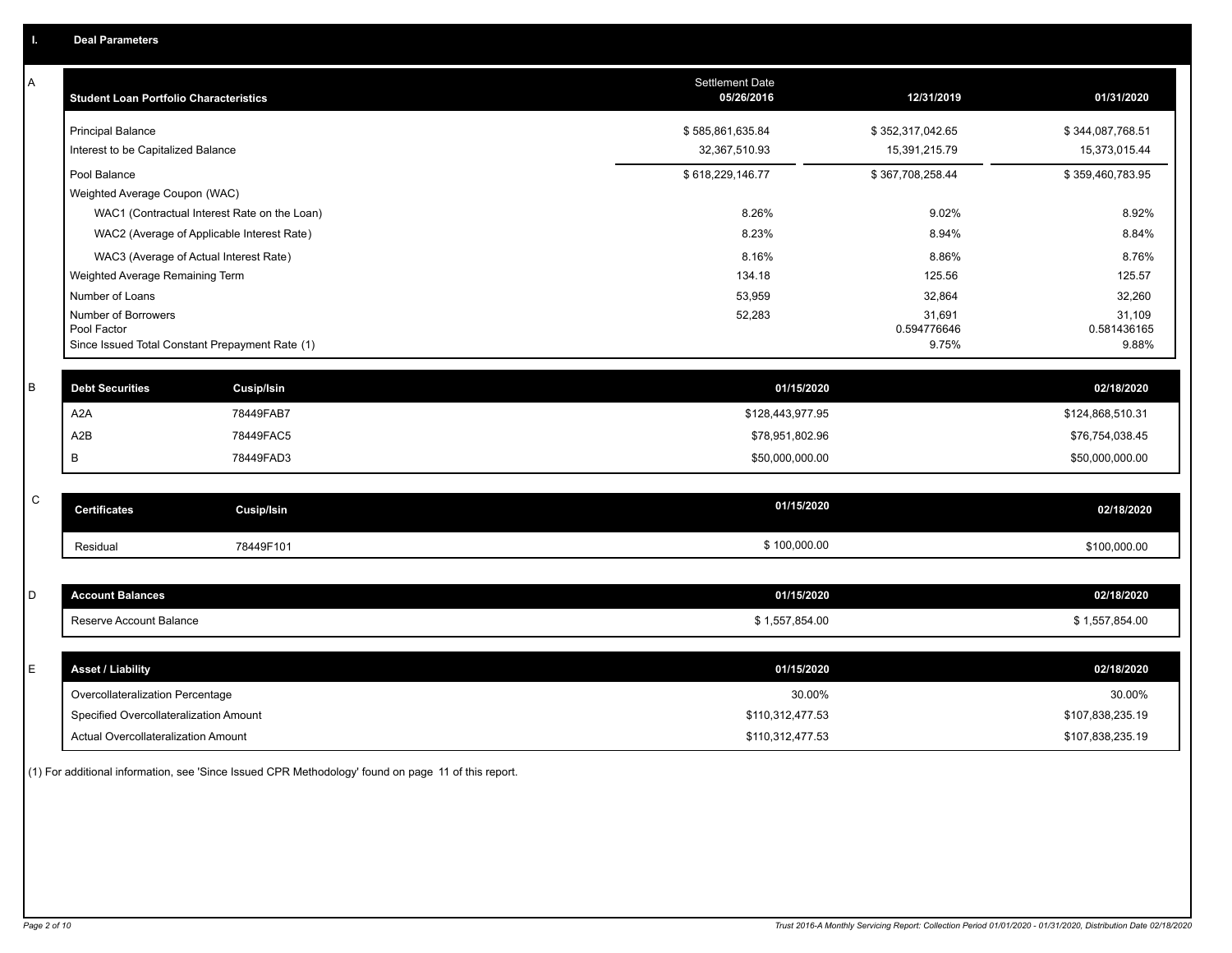## **II. 2016-A Trust Activity 01/01/2020 through 01/31/2020**

| Α | <b>Student Loan Principal Receipts</b>                           |                 |  |
|---|------------------------------------------------------------------|-----------------|--|
|   | <b>Borrower Principal</b>                                        | 8,249,650.75    |  |
|   | <b>Consolidation Activity Principal</b>                          | 0.00            |  |
|   | Seller Principal Reimbursement                                   | 0.00            |  |
|   | Servicer Principal Reimbursement                                 | 0.00            |  |
|   | Delinquent Principal Purchases by Servicer                       | 0.00            |  |
|   | <b>Other Principal Deposits</b>                                  | 96,977.04       |  |
|   | <b>Total Principal Receipts</b>                                  | \$8,346,627.79  |  |
| B | <b>Student Loan Interest Receipts</b>                            |                 |  |
|   | <b>Borrower Interest</b>                                         | 2,031,044.49    |  |
|   | <b>Consolidation Activity Interest</b>                           | 0.00            |  |
|   | Seller Interest Reimbursement                                    | 0.00            |  |
|   | Servicer Interest Reimbursement                                  | 0.00            |  |
|   | Delinquent Interest Purchases by Servicer                        | 0.00            |  |
|   | Other Interest Deposits                                          | 1,113.56        |  |
|   | <b>Total Interest Receipts</b>                                   | \$2,032,158.05  |  |
| С | <b>Recoveries on Realized Losses</b>                             | \$64,124.60     |  |
| D | <b>Investment Income</b>                                         | \$13,344.39     |  |
| Ε | <b>Funds Borrowed from Next Collection Period</b>                | \$0.00          |  |
| F | <b>Funds Repaid from Prior Collection Period</b>                 | \$0.00          |  |
| G | <b>Loan Sale or Purchase Proceeds</b>                            | \$0.00          |  |
| н | Initial Deposits to Distribution Account                         | \$0.00          |  |
|   | <b>Excess Transferred from Other Accounts</b>                    | \$0.00          |  |
| J | <b>Borrower Benefit Reimbursements</b>                           | \$0.00          |  |
| Κ | <b>Other Deposits</b>                                            | \$0.00          |  |
| L | <b>Other Fees Collected</b>                                      | \$0.00          |  |
| М | <b>AVAILABLE FUNDS</b>                                           | \$10,456,254.83 |  |
| N | Non-Cash Principal Activity During Collection Period             | \$117,353.65    |  |
| O | Aggregate Purchased Amounts by the Depositor, Servicer or Seller | \$98,090.60     |  |
| P | Aggregate Loan Substitutions                                     | \$0.00          |  |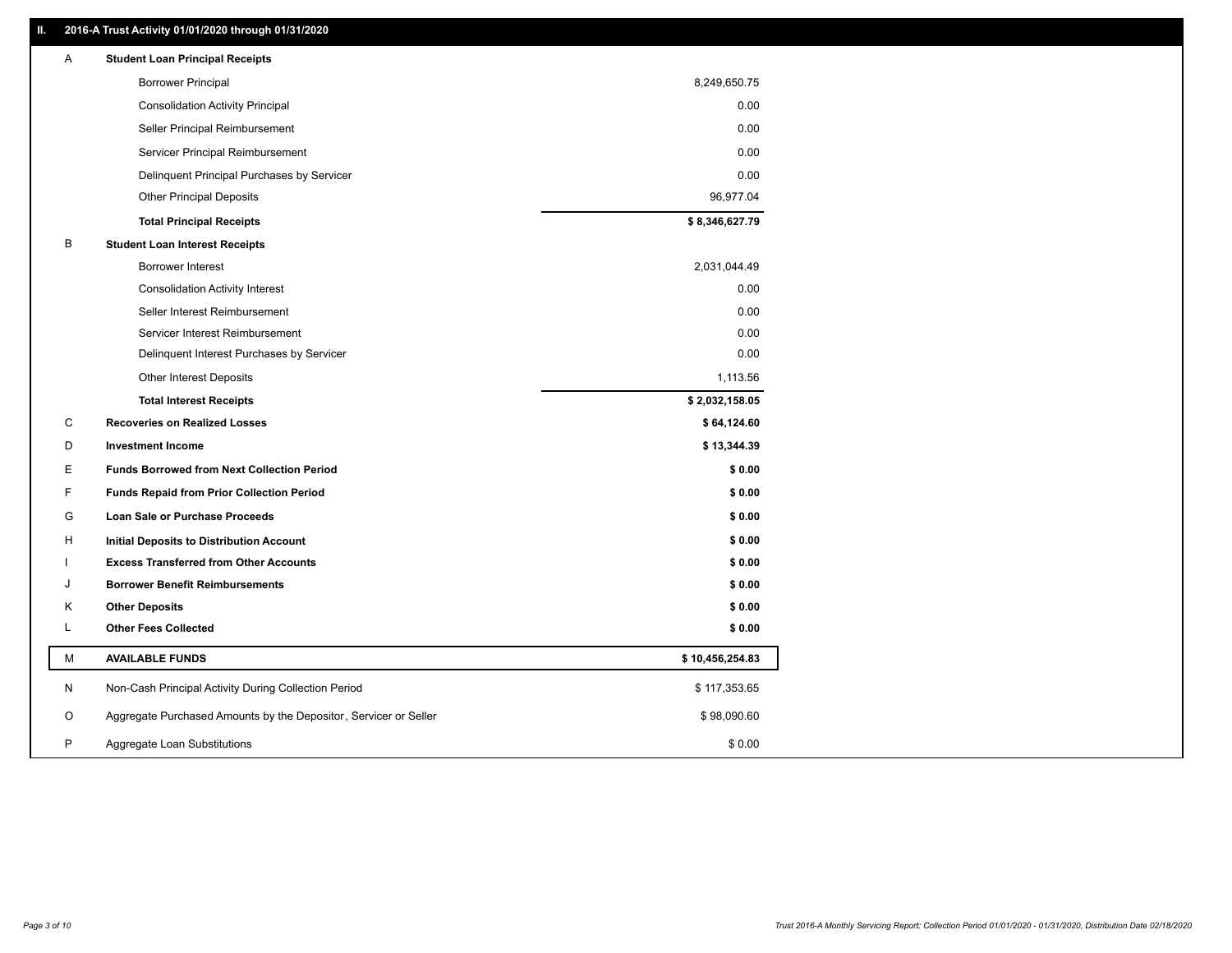|                   |                       |                   |            |                                                                  | <b>Loans by Repayment Status</b> |                            |                          |         |                                                           |                |                            |
|-------------------|-----------------------|-------------------|------------|------------------------------------------------------------------|----------------------------------|----------------------------|--------------------------|---------|-----------------------------------------------------------|----------------|----------------------------|
|                   |                       |                   | 01/31/2020 |                                                                  |                                  |                            | 12/31/2019               |         |                                                           |                |                            |
|                   |                       | Wtd Avg<br>Coupon | # Loans    | <b>Principal and</b><br><b>Interest Accrued</b><br>to Capitalize | % of Principal                   | % of Loans in<br>Repay (1) | <b>Wtd Avg</b><br>Coupon | # Loans | Principal and<br><b>Interest Accrued</b><br>to Capitalize | % of Principal | % of Loans in<br>Repay (1) |
| INTERIM:          | IN SCHOOL             | 10.06%            | 1,210      | \$19,438,987.64                                                  | 5.408%                           | $-$ %                      | 10.21%                   | 1,346   | \$21,355,144.11                                           | 5.808%         | $-$ %                      |
|                   | GRACE                 | 10.25%            | 455        | \$6,922,710.59                                                   | 1.926%                           | $-$ %                      | 10.14%                   | 360     | \$5,500,347.80                                            | 1.496%         | $-$ %                      |
|                   | <b>DEFERMENT</b>      | 9.70%             | 1,825      | \$23,672,130.50                                                  | 6.585%                           | $-$ %                      | 9.78%                    | 1,864   | \$23,688,621.79                                           | 6.442%         | $-$ %                      |
| <b>REPAYMENT:</b> | <b>CURRENT</b>        | 8.54%             | 26,766     | \$281,273,458.63                                                 | 78.249%                          | 90.901%                    | 8.65%                    | 27,307  | \$289,906,749.22                                          | 78.842%        | 91.406%                    |
|                   | 31-60 DAYS DELINQUENT | 9.15%             | 561        | \$7,719,291.92                                                   | 2.147%                           | 2.495%                     | 8.94%                    | 553     | \$7,416,725.70                                            | 2.017%         | 2.338%                     |
|                   | 61-90 DAYS DELINQUENT | 7.67%             | 245        | \$3,291,844.14                                                   | 0.916%                           | 1.064%                     | 8.11%                    | 237     | \$3,185,881.46                                            | 0.866%         | 1.004%                     |
|                   | > 90 DAYS DELINQUENT  | 9.73%             | 131        | \$1,848,804.48                                                   | 0.514%                           | 0.597%                     | 9.51%                    | 142     | \$2,105,753.25                                            | 0.573%         | 0.664%                     |
|                   | FORBEARANCE           | 8.79%             | 1,067      | \$15,293,556.05                                                  | 4.255%                           | 4.943%                     | 9.10%                    | 1,055   | \$14,549,035.11                                           | 3.957%         | 4.587%                     |
| <b>TOTAL</b>      |                       |                   | 32,260     | \$359,460,783.95                                                 | 100.00%                          | 100.00%                    |                          | 32,864  | \$367,708,258.44                                          | 100.00%        | 100.00%                    |

Percentages may not total 100% due to rounding \*

1 Loans classified in "Repayment" include any loan for which interim interest only, \$25 fixed payments or full principal and interest payments are due.

|                         | <b>Loans by Borrower Status</b>                                                                                                                                                |                          |         |                                                           |                |                                |                          |         |                                                                  |                |                                |
|-------------------------|--------------------------------------------------------------------------------------------------------------------------------------------------------------------------------|--------------------------|---------|-----------------------------------------------------------|----------------|--------------------------------|--------------------------|---------|------------------------------------------------------------------|----------------|--------------------------------|
|                         |                                                                                                                                                                                |                          |         | 01/31/2020                                                |                |                                | 12/31/2019               |         |                                                                  |                |                                |
|                         |                                                                                                                                                                                | <b>Wtd Avg</b><br>Coupon | # Loans | Principal and<br><b>Interest Accrued</b><br>to Capitalize | % of Principal | % of Loans in<br>P&I Repay (2) | <b>Wtd Avg</b><br>Coupon | # Loans | <b>Principal and</b><br><b>Interest Accrued</b><br>to Capitalize | % of Principal | % of Loans in<br>P&I Repay (2) |
| INTERIM:                | IN SCHOOL                                                                                                                                                                      | 9.66%                    | 2,388   | \$36,877,433.69                                           | 10.259%        | $-$ %                          | 9.76%                    | 2,681   | \$40,844,278.81                                                  | 11.108%        | $-$ %                          |
|                         | GRACE                                                                                                                                                                          | 9.72%                    | 894     | \$13,259,085.21                                           | 3.689%         | $-$ %                          | 9.69%                    | 694     | \$10,457,998.78                                                  | 2.844%         | $-$ %                          |
|                         | <b>DEFERMENT</b>                                                                                                                                                               | 9.29%                    | 3,494   | \$45,253,479.41                                           | 12.589%        | $-$ %                          | 9.37%                    | 3,577   | \$45,612,024.63                                                  | 12.404%        | $-$ %                          |
| P&I REPAYMENT:          | <b>CURRENT</b>                                                                                                                                                                 | 8.46%                    | 23,513  | \$236,467,184.91                                          | 65.784%        | 89.547%                        | 8.57%                    | 23,963  | \$244,181,994.41                                                 | 66.406%        | 90.173%                        |
|                         | 31-60 DAYS DELINQUENT                                                                                                                                                          | 9.10%                    | 535     | \$7,278,593.98                                            | 2.025%         | 2.756%                         | 8.86%                    | 520     | \$6,815,019.18                                                   | 1.853%         | 2.517%                         |
|                         | 61-90 DAYS DELINQUENT                                                                                                                                                          | 7.66%                    | 239     | \$3,192,076.88                                            | 0.888%         | 1.209%                         | 8.11%                    | 234     | \$3,155,347.73                                                   | 0.858%         | 1.165%                         |
|                         | > 90 DAYS DELINQUENT                                                                                                                                                           | 9.73%                    | 130     | \$1,839,373.82                                            | 0.512%         | 0.697%                         | 9.51%                    | 140     | \$2,092,559.79                                                   | 0.569%         | 0.773%                         |
|                         | FORBEARANCE                                                                                                                                                                    | 8.79%                    | 1,067   | \$15,293,556.05                                           | 4.255%         | 5.791%                         | 9.10%                    | 1,055   | \$14,549,035.11                                                  | 3.957%         | 5.373%                         |
| <b>TOTAL</b><br>$\star$ | Percentages may not total 100% due to rounding<br>2 Loans classified in "P&I Repayment" includes only those loans for which scheduled principal and interest payments are due. |                          | 32,260  | \$359,460,783.95                                          | 100.00%        | 100.00%                        |                          | 32,864  | \$367,708,258.44                                                 | 100.00%        | 100.00%                        |

WAC reflects WAC3 To conform with company standard reporting these sections now include Princial and Interest Accrued to Capitalize .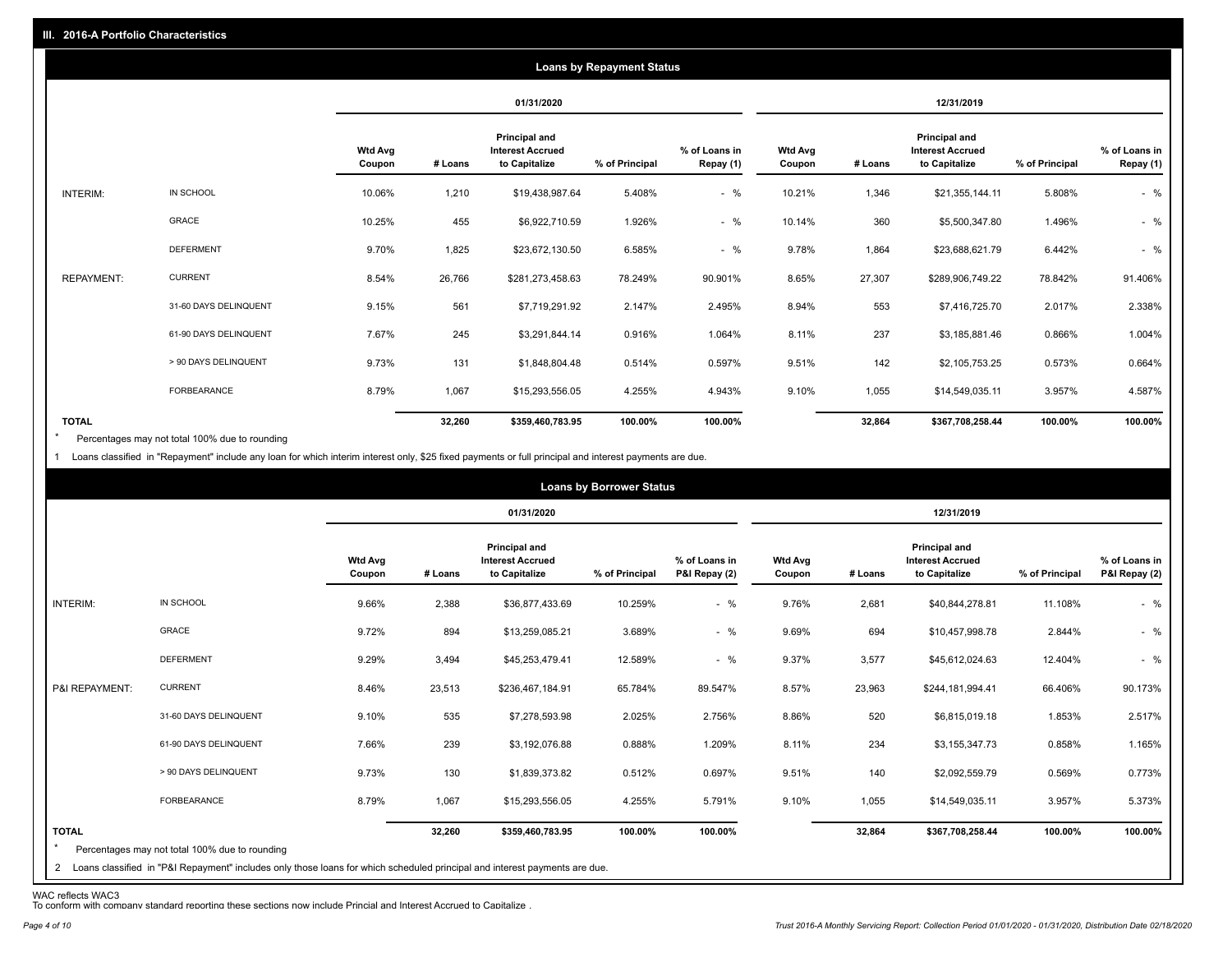|                                                                                                  | 1/31/2020        | 12/31/2019       |  |
|--------------------------------------------------------------------------------------------------|------------------|------------------|--|
| Pool Balance                                                                                     | \$359,460,783.95 | \$367,708,258.44 |  |
| Total # Loans                                                                                    | 32,260           | 32,864           |  |
| Total # Borrowers                                                                                | 31,109           | 31,691           |  |
| Weighted Average Coupon                                                                          | 8.84%            | 8.94%            |  |
| Weighted Average Remaining Term                                                                  | 125.57           | 125.56           |  |
| Percent of Pool - Cosigned                                                                       | 93.1%            | 93.0%            |  |
| Percent of Pool - Non Cosigned                                                                   | 6.9%             | 7.0%             |  |
| Borrower Interest Accrued for Period                                                             | \$2,505,514.06   | \$2,632,226.37   |  |
| <b>Outstanding Borrower Interest Accrued</b>                                                     | \$17,914,857.26  | \$17,970,017.88  |  |
| Gross Principal Realized Loss - Periodic *                                                       | \$441,425.49     | \$495,295.36     |  |
| Gross Principal Realized Loss - Cumulative *                                                     | \$19,526,551.29  | \$19,085,125.80  |  |
| Recoveries on Realized Losses - Periodic                                                         | \$64,124.60      | \$119,883.28     |  |
| Recoveries on Realized Losses - Cumulative                                                       | \$3,004,130.40   | \$2,940,005.80   |  |
| Net Losses - Periodic                                                                            | \$377,300.89     | \$375,412.08     |  |
| Net Losses - Cumulative                                                                          | \$16,522,420.89  | \$16,145,120.00  |  |
| Non-Cash Principal Activity - Capitalized Interest                                               | \$563,109.12     | \$2,278,525.63   |  |
| Since Issued Total Constant Prepayment Rate (CPR) (1)                                            | 9.88%            | 9.75%            |  |
| <b>Loan Substitutions</b>                                                                        | \$0.00           | \$0.00           |  |
| <b>Cumulative Loan Substitutions</b>                                                             | \$0.00           | \$0.00           |  |
| <b>Unpaid Servicing Fees</b>                                                                     | \$0.00           | \$0.00           |  |
| <b>Unpaid Administration Fees</b>                                                                | \$0.00           | \$0.00           |  |
| <b>Unpaid Carryover Servicing Fees</b>                                                           | \$0.00           | \$0.00           |  |
| Note Interest Shortfall                                                                          | \$0.00           | \$0.00           |  |
| Loans in Modification                                                                            | \$29,844,047.80  | \$29,547,699.77  |  |
| % of Loans in Modification as a % of Loans in Repayment (P&I)                                    | 12.00%           | 11.53%           |  |
|                                                                                                  |                  |                  |  |
| % Annualized Gross Principal Realized Loss - Periodic as a %<br>of Loans in Repayment (P&I) * 12 | 2.13%            | 2.32%            |  |
|                                                                                                  |                  |                  |  |
| % Gross Principal Realized Loss - Cumulative as a % of<br>Original Pool Balance                  | 3.16%            | 3.09%            |  |
|                                                                                                  |                  |                  |  |
|                                                                                                  |                  |                  |  |

\* In accordance with the Servicer's current policies and procedures, after September 1, 2017 loans subject to bankruptcy claims generally will not be reported as a charged- off unless and until they are delinquent for 120

(1) For additional information, see 'Since Issued CPR Methodology' found on page 11 of this report.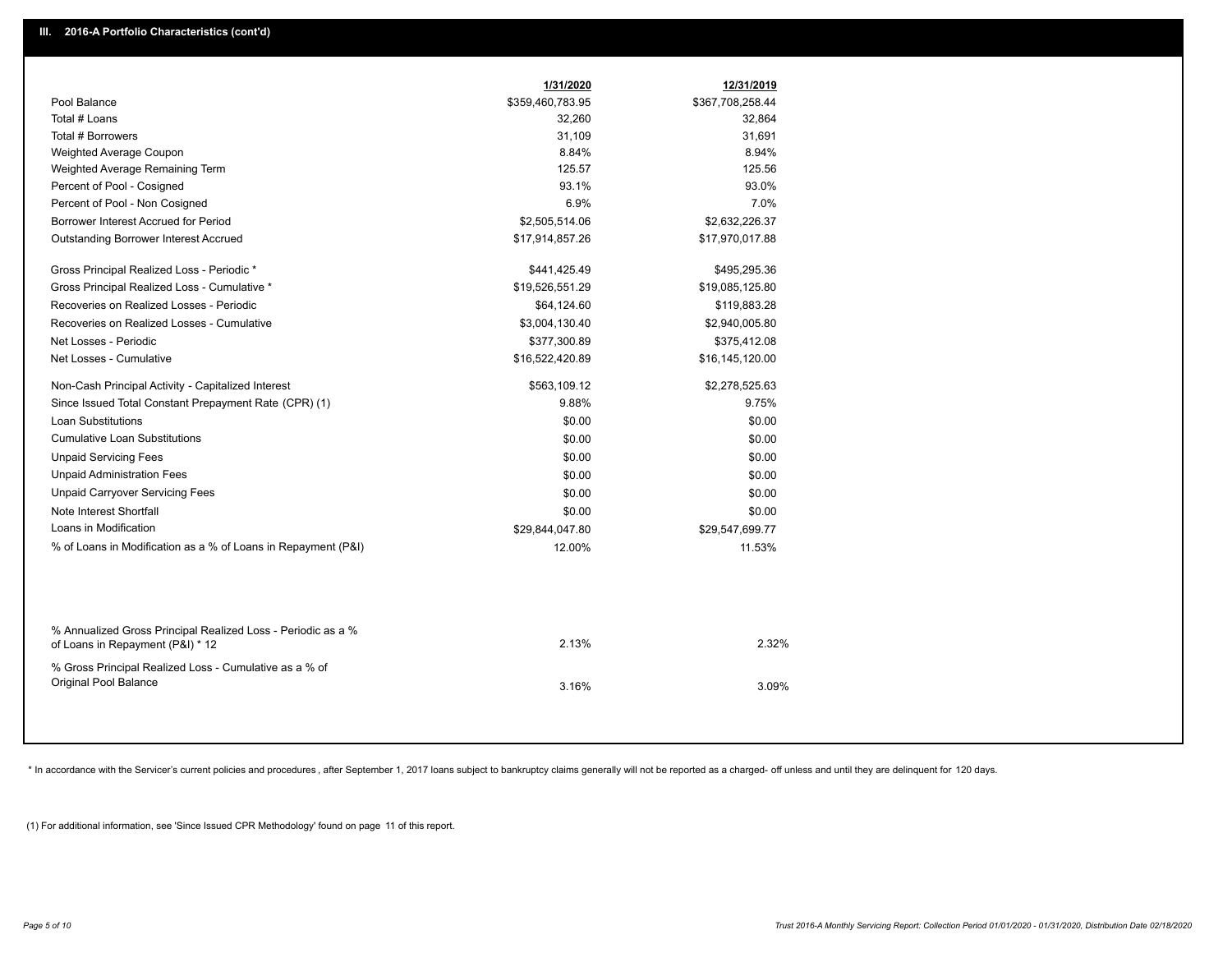#### **Loan Program**  A

|                                    | Weighted<br><b>Average Coupon</b> | # LOANS     | <b>\$ AMOUNT</b> | $%$ *    |
|------------------------------------|-----------------------------------|-------------|------------------|----------|
| - Smart Option Interest-Only Loans | 7.88%                             | 7,066       | \$56,226,162.87  | 15.642%  |
| - Smart Option Fixed Pay Loans     | 8.77%                             | 8,654       | \$114,571,551.27 | 31.873%  |
| - Smart Option Deferred Loans      | 9.01%                             | 16.540      | \$188,663,069.81 | 52.485%  |
| - Other Loan Programs              | $0.00\%$                          | $\mathbf 0$ | \$0.00           | 0.000%   |
| <b>Total</b>                       | 8.76%                             | 32,260      | \$359,460,783.95 | 100.000% |

\* Percentages may not total 100% due to rounding

B

C

**Index Type**

|                       | Weighted<br><b>Average Coupon</b> | # LOANS | <b>\$ AMOUNT</b> | $%$ *     |
|-----------------------|-----------------------------------|---------|------------------|-----------|
| - Fixed Rate Loans    | 7.53%                             | 7,029   | \$89,985,880.30  | 25.034%   |
| - LIBOR Indexed Loans | 9.17%                             | 25,231  | \$269,474,903.65 | 74.966%   |
| - Other Index Rates   | $0.00\%$                          | 0       | \$0.00           | $0.000\%$ |
| Total                 | 8.76%                             | 32,260  | \$359,460,783.95 | 100.000%  |

\* Percentages may not total 100% due to rounding

## **Weighted Average Recent FICO**

|                    | # LOANS | \$ AMOUNT        | $\frac{9}{6}$ * |
|--------------------|---------|------------------|-----------------|
| $0 - 639$          | 2,918   | \$32,202,367.10  | 8.959%          |
| 640 - 669          | 2,114   | \$22,785,211.95  | 6.339%          |
| 670 - 699          | 3,428   | \$39,726,291.47  | 11.052%         |
| 700 - 739          | 6,725   | \$78,103,955.50  | 21.728%         |
| $740 +$            | 17,074  | \$186,638,568.46 | 51.922%         |
| N/A <sup>(1)</sup> |         | \$4,389.47       | 0.001%          |
| <b>Total</b>       | 32,260  | \$359,460,783.95 | 100.000%        |

WAC reflects WAC3

To conform with company standard reporting these sections now include Princial and Interest Accrued to Capitalize .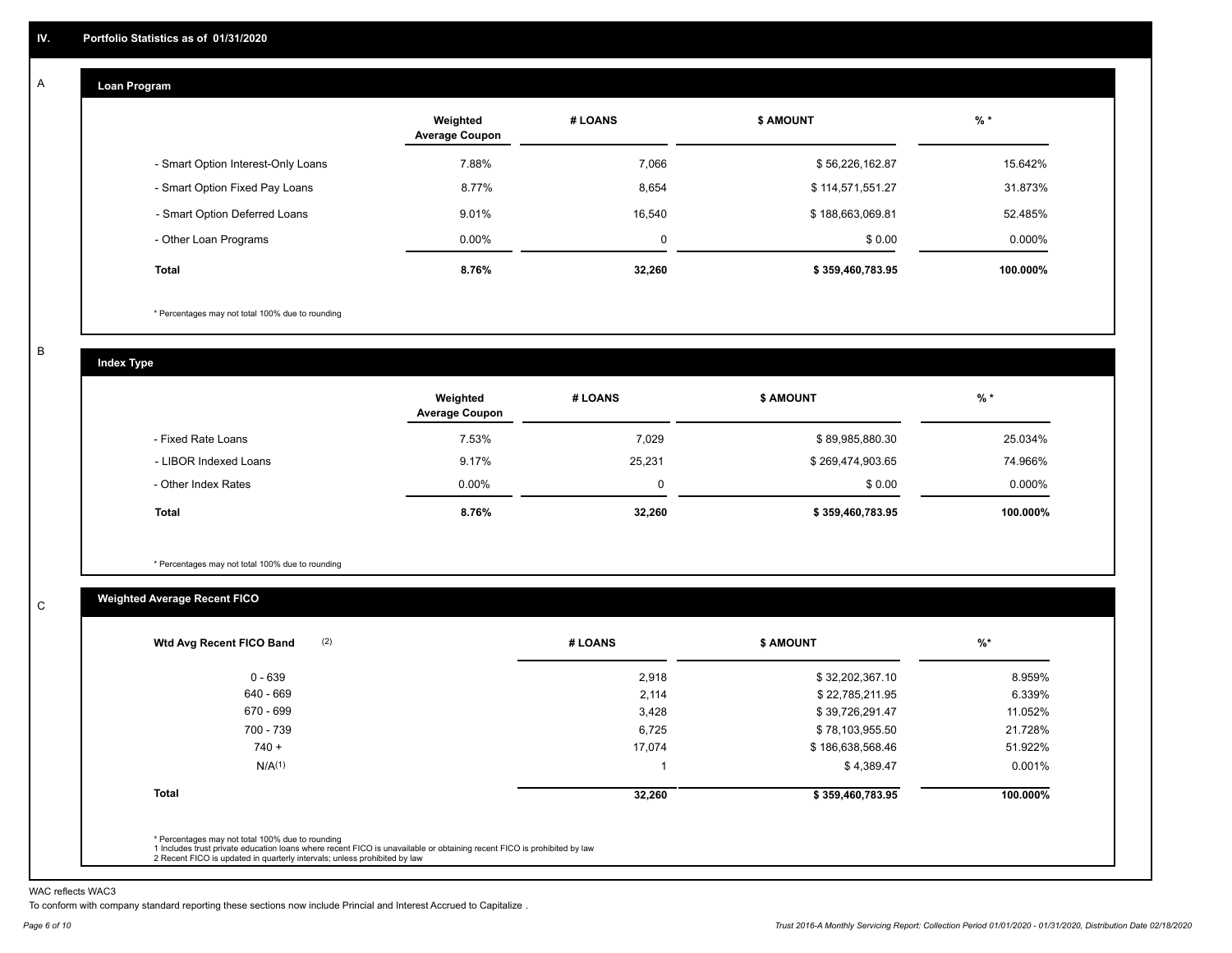| V. | 2016-A Reserve Account, Principal Distribution, and R-2 Certificate Calculations        |                  |
|----|-----------------------------------------------------------------------------------------|------------------|
| А. | <b>Reserve Account</b>                                                                  |                  |
|    | Specified Reserve Account Balance                                                       | \$1,557,854.00   |
|    | Actual Reserve Account Balance                                                          | \$1,557,854.00   |
| В. | <b>Principal Distribution Amount</b>                                                    |                  |
|    | Class A Notes Outstanding<br>i.                                                         | \$207,395,780.91 |
|    | Pool Balance<br>ii.                                                                     | \$359,460,783.95 |
|    | First Priority Principal Distribution Amount (i - ii)<br>iii.                           | \$0.00           |
|    | Class A and B Notes Outstanding<br>iv.                                                  | \$257,395,780.91 |
|    | First Priority Principal Distribution Amount<br>v.                                      | \$0.00           |
|    | Pool Balance<br>vi.                                                                     | \$359,460,783.95 |
|    | Specified Overcollateralization Amount<br>vii.                                          | \$107,838,235.19 |
|    | Regular Principal Distribution Amount (if (iv > 0, (iv - v) - (vi - vii))<br>viii.      | \$5,773,232.15   |
|    | Pool Balance<br>ix.                                                                     | \$359,460,783.95 |
|    | 10% of Initial Pool Balance<br>х.                                                       | \$61,822,914.68  |
|    | First Priority Principal Distribution Amount<br>xi.                                     | \$0.00           |
|    | Regular Principal Distribution Amount<br>xii.                                           | \$5,773,232.15   |
|    | Available Funds (after payment of waterfall items A through I)<br>xiii.                 | \$3,716,180.86   |
|    | Additional Principal Distribution Amount (if(vi <= x,min(xiii, vi - xi - xii)))<br>xiv. | \$0.00           |
| C. | R-2 Certificate                                                                         |                  |
|    | <b>Previous Notional Balance</b>                                                        | \$37,490,591.00  |
|    | Shortfall of Principal                                                                  | \$0.00           |
|    | Shortfall of Interest                                                                   | \$0.00           |
|    | <b>Current Notional Balance</b>                                                         | \$37,490,591.00  |
|    | Excess Distribution Allocated (1)                                                       | \$1,047,973.48   |
|    |                                                                                         |                  |
|    |                                                                                         |                  |

1. Until the notional amount of the R-2 Certificate is reduced to zero and if there is excess cash through the distribution available it will be distributed to the R-2 Certificate, otherwise the amount will be zero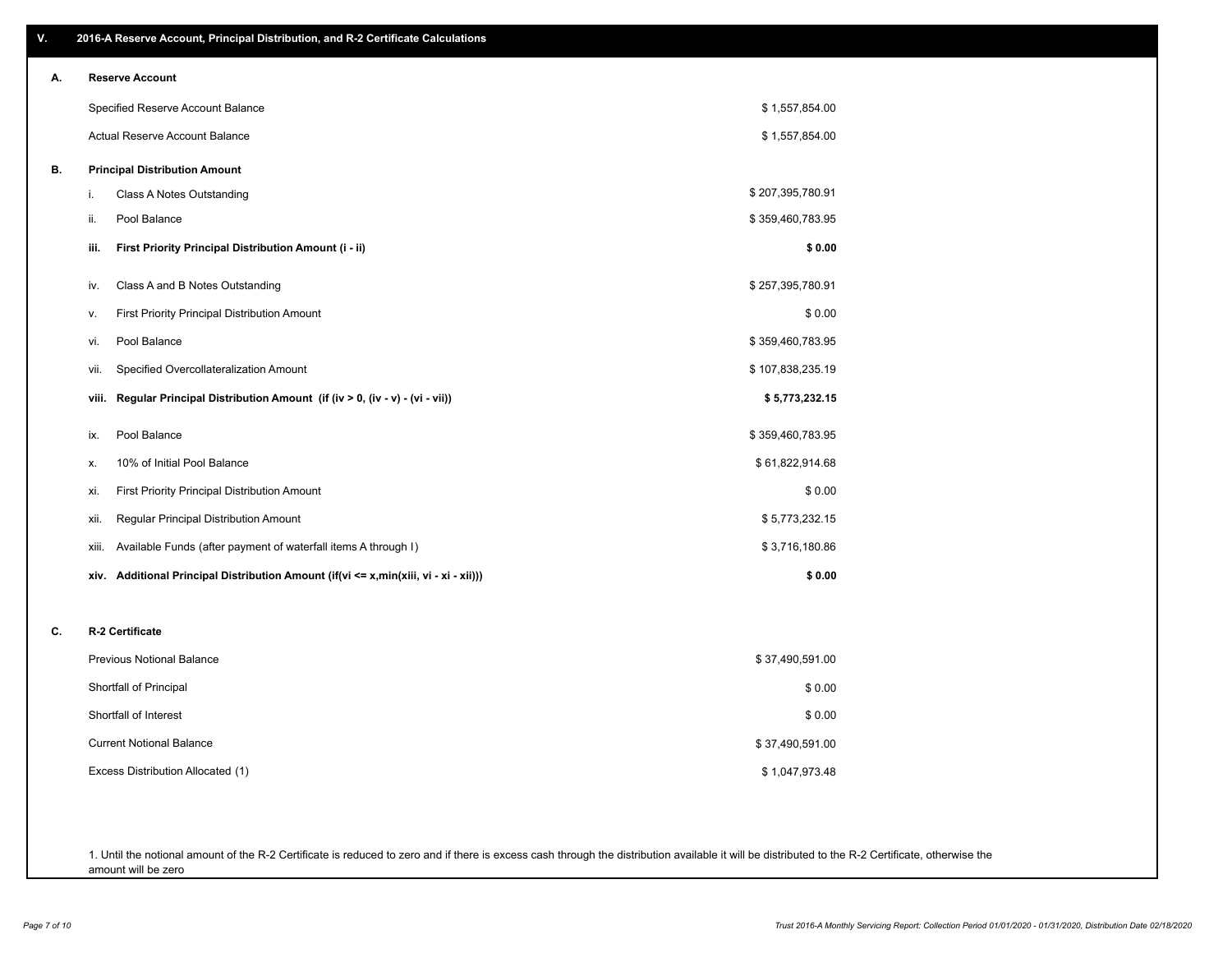|                                                               | Paid           | <b>Funds Balance</b> |
|---------------------------------------------------------------|----------------|----------------------|
| <b>Total Available Funds</b>                                  |                | \$10,456,254.83      |
| <b>Trustee Fees</b><br>A                                      | \$0.00         | \$10,456,254.83      |
| B<br><b>Servicing Fees</b>                                    | \$235,459.10   | \$10,220,795.73      |
| C<br>i. Administration Fees                                   | \$8,333.00     | \$10,212,462.73      |
| ii. Unreimbursed Administrator Advances plus any Unpaid       | \$0.00         | \$10,212,462.73      |
| D<br>Class A Noteholders Interest Distribution Amount         | \$525,837.91   | \$9,686,624.82       |
| E.<br><b>First Priority Principal Payment</b>                 | \$0.00         | \$9,686,624.82       |
| <b>Class B Noteholders Interest Distribution Amount</b><br>F. | \$197,211.81   | \$9,489,413.01       |
| G<br><b>Reinstatement Reserve Account</b>                     | \$0.00         | \$9,489,413.01       |
| H<br><b>Regular Principal Distribution</b>                    | \$5,773,232.15 | \$3,716,180.86       |
| -1<br><b>Carryover Servicing Fees</b>                         | \$0.00         | \$3,716,180.86       |
| Additional Principal Distribution Amount<br>J                 | \$0.00         | \$3,716,180.86       |
| Κ<br>Unpaid Expenses of Trustee                               | \$0.00         | \$3,716,180.86       |
| Unpaid Expenses of Administrator<br>L                         | \$0.00         | \$3,716,180.86       |
| М<br>i. Remaining Funds to the R-1 Certificateholder(s)       | \$2,668,207.38 | \$1,047,973.48       |
| ii. Remaining Funds to the R-2 Certificateholder(s)           | \$1,047,973.48 | \$0.00               |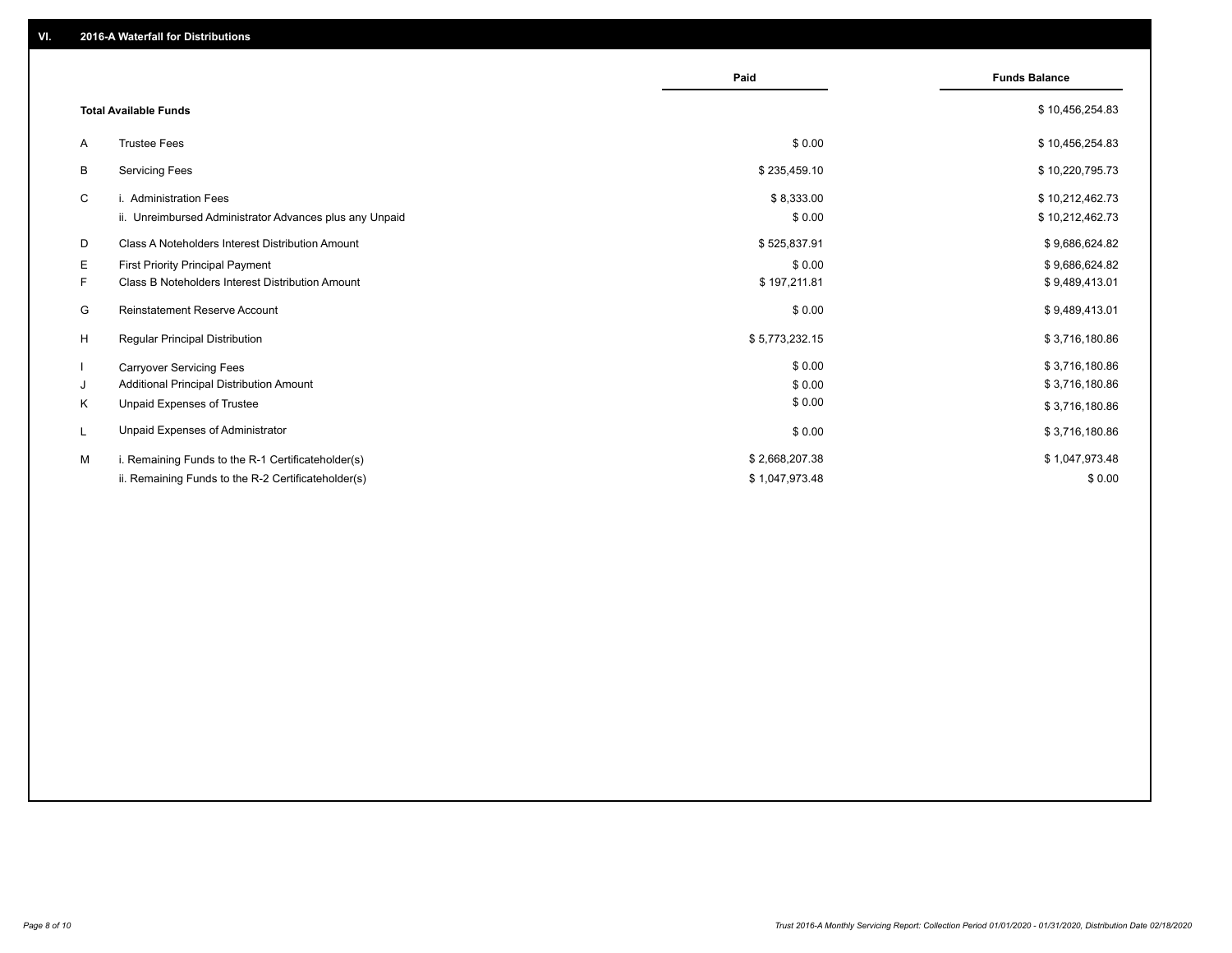| <b>Distribution Amounts</b>                                |                         |                         |                         |
|------------------------------------------------------------|-------------------------|-------------------------|-------------------------|
|                                                            | A <sub>2</sub> A        | A2B                     | в                       |
| Cusip/Isin                                                 | 78449FAB7               | 78449FAC5               | 78449FAD3               |
| <b>Beginning Balance</b>                                   | \$128,443,977.95        | \$78,951,802.96         | \$50,000,000.00         |
| Index                                                      | <b>FIXED</b>            | <b>LIBOR</b>            | <b>LIBOR</b>            |
| Spread/Fixed Rate                                          | 2.70%                   | 1.50%                   | 2.50%                   |
| Record Date (Days Prior to Distribution)                   | 1 NEW YORK BUSINESS DAY | 1 NEW YORK BUSINESS DAY | 1 NEW YORK BUSINESS DAY |
| <b>Accrual Period Begin</b>                                | 1/15/2020               | 1/15/2020               | 1/15/2020               |
| <b>Accrual Period End</b>                                  | 2/15/2020               | 2/18/2020               | 2/18/2020               |
| Daycount Fraction                                          | 0.08333333              | 0.09444444              | 0.09444444              |
| Interest Rate*                                             | 2.70000%                | 3.17625%                | 4.17625%                |
| <b>Accrued Interest Factor</b>                             | 0.002250000             | 0.002999792             | 0.003944236             |
| <b>Current Interest Due</b>                                | \$288,998.95            | \$236,838.96            | \$197,211.81            |
| Interest Shortfall from Prior Period Plus Accrued Interest | $\mathsf{\$}$ -         | $$ -$                   | $\mathsf{\$}$ -         |
| <b>Total Interest Due</b>                                  | \$288,998.95            | \$236,838.96            | \$197,211.81            |
| <b>Interest Paid</b>                                       | \$288,998.95            | \$236,838.96            | \$197,211.81            |
| Interest Shortfall                                         | $$ -$                   | $$ -$                   | $\mathcal{S}$ -         |
| <b>Principal Paid</b>                                      | \$3,575,467.64          | \$2,197,764.51          | $\mathsf{\$}$ -         |
| <b>Ending Principal Balance</b>                            | \$124,868,510.31        | \$76,754,038.45         | \$50,000,000.00         |
| Paydown Factor                                             | 0.016401228             | 0.016401228             | 0.000000000             |
| <b>Ending Balance Factor</b>                               | 0.572791332             | 0.572791332             | 1.000000000             |

\* Pay rates for Current Distribution. For the interest rates applicable to the next distribution date, please see https://www.salliemae.com/about/investors/data/SMBabrate.txt.

**VII. 2016-A Distributions**